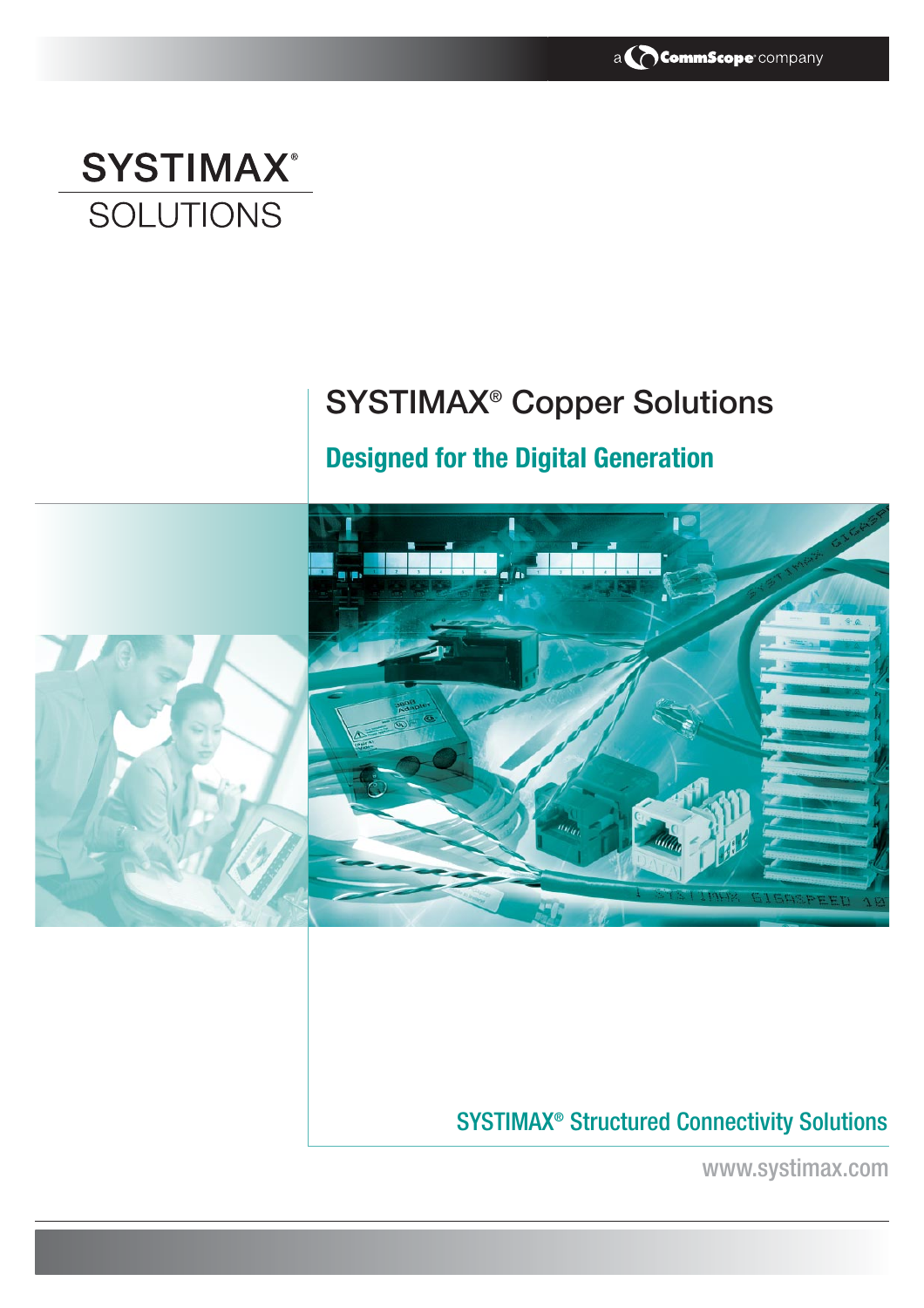## **SYSTIMAX® Solutions is the global leader in the enterprise cabling sector with a proven track record of advancing network performance.**

- 1,000 miles (1,600 km) of cable installed every day
- 140,000 connectors installed daily
- Sold in more than 120 countries worldwide
- Manufactured on three continents
- Supported by approximately 2,500 highly skilled BusinessPartners
- Industry-leading guarantees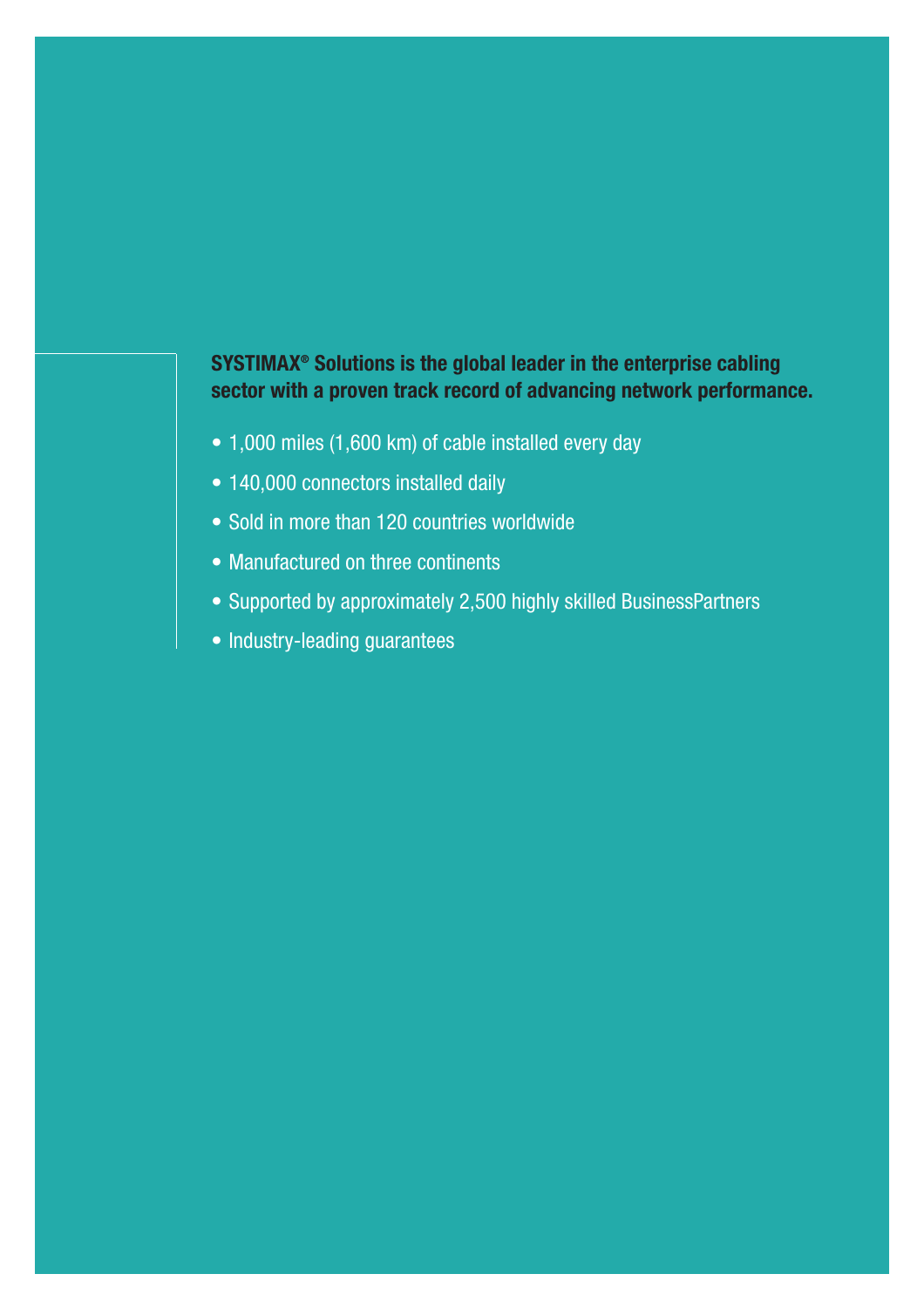#### **Network Performance for Business Advantage**

With the average employee spending 22 hours a week at their PC<sup>1</sup> and 80 percent of them using a network<sup>2</sup>, desktop communications are now vital to the success of the enterprise. And, as new network intensive productivity software is introduced, the quality of connectivity at the desktop will be decisive in achieving a competitive edge.

Higher performance network connections mean a higher performing business because everyone in the organization can work quicker and better. They can share information more easily and have greater scope to collaborate with colleagues and customers. They can also benefit from innovations and new ideas that depend on fast communication - without worrying that the network will be too slow or unreliable.

The network is the key to competitive advantage, and the foundation for network performance and reliability is the cabling infrastructure. When an organization must compete more strongly and operate more efficiently, it needs cabling to the desktop that allows this to be achieved.

The good news is that the cabling technologies required to advance network performance are already available. The SYSTIMAX® PowerSUM and GigaSPEED® XL Solutions deliver communications throughput and reliability to help every organization handle today's pressures and tomorrow's challenges. They have also provided the blueprints for international standards that are accelerating global acceptance of new cabling technology.

The Category 5e/Class D standard for copper cabling to support networking at 100 Mb/s or 1 Gb/s is now well established and universally accepted. More recently, it has been complemented by the Category 6/Class E standard for cabling suited to the most demanding data, video and digital voice transmission. Together these standards open the way to a new era in copper cabling, providing fast return on investment and comfortably supporting the latest data intensive and real-time applications.

Organizations around the world have already installed Category 5e cabling and are rapidly adopting Category 6. A SYSTIMAX Structured Connectivity Solutions (SCS) survey among 2,047 network and IT managers worldwide shows that more than a quarter of businesses of every size and type have installed Category 6 cabling and more than 55 percent have Category 5e solutions.

Following ratification of Category 6 by international standards bodies, 82 percent of those surveyed intend to start or continue specifying it in the future. By doing so they are laying foundations for fast networks that will ensure information flows quicker and more reliably.

#### **Connectivity that fits Perfectly**

Every organization has its own route to a more efficient and profitable future. Factors including size, business sector, investment policy and legacy systems combine to determine what network infrastructure will best fit the business requirement. That is why the SYSTIMAX SCS portfolio has more than one copper cabling solution.

**<sup>2</sup> Source: Infonetics Research Inc**

**<sup>1</sup> Source: Gallup Survey Commissioned by Microsoft, August 2001**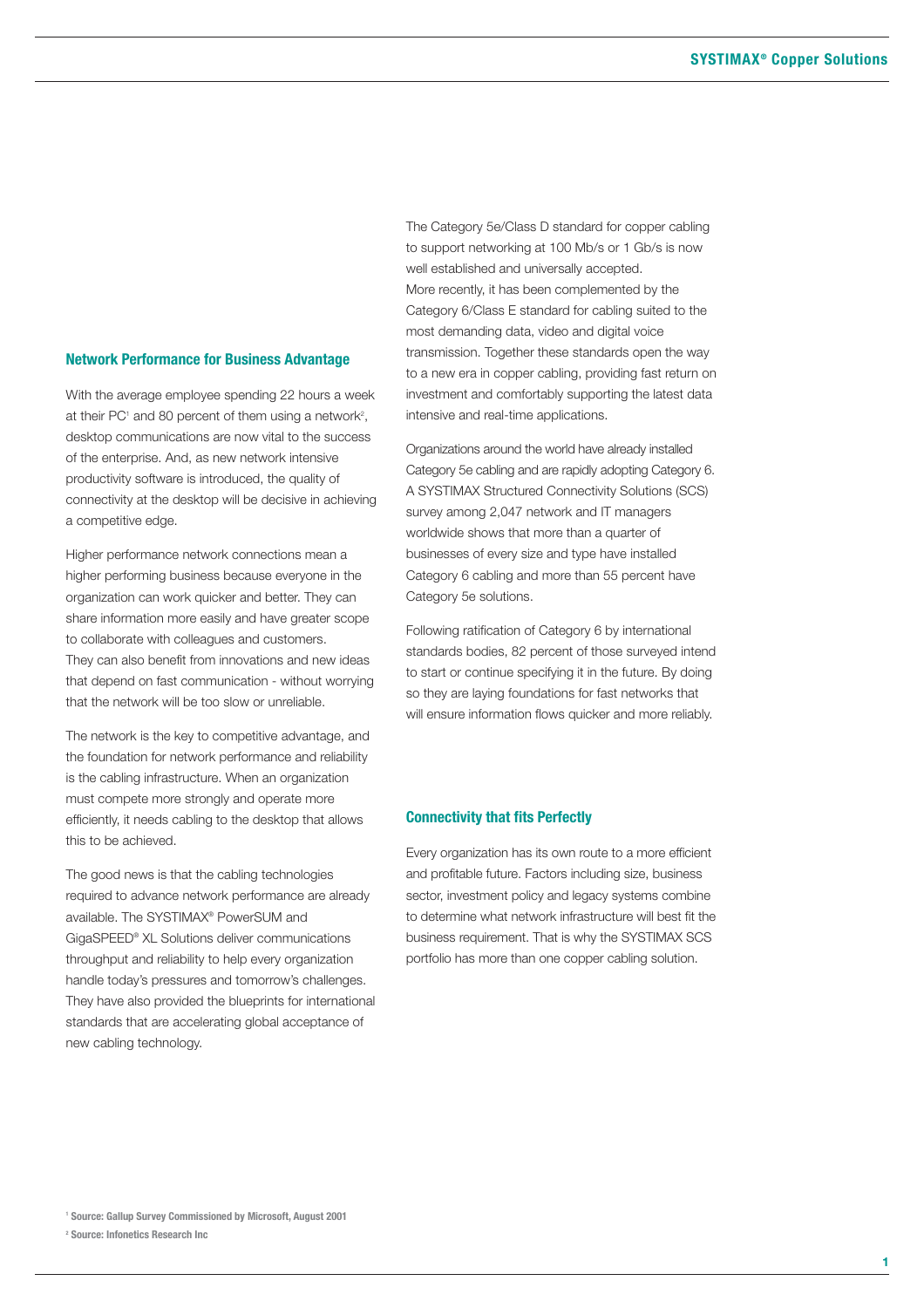We can offer customers a choice of PowerSUM and GigaSPEED XL Solutions to provide the perfect match for all of their cabling needs. Both solutions offer the highest quality products in support of robust and reliable networks, and each positioned with its own unique performance/cost levels.

Both options offer complete, single source, end-to-end solutions created from the top down. Developers at the industry-leading SYSTIMAX Labs start with the aim of achieving superior end-to-end connectivity and design every component to work in harmony to achieve this. While other suppliers assemble a collection of components from various sources, each SYSTIMAX SCS component is designed from the outset to be perfectly matched for maximum performance and reliability.

Where network intensive systems are central to business strategy and Category 6 cabling is the minimum requirement, GigaSPEED XL Solutions offer the highest performing horizontal connections commercially available. Where shorter term or lower bandwidth requirements are foreseen, the PowerSUM Solution fits the bill.



If not perfectly matched, components can reflect data signals where they join. Even if each component is Category 6 compliant, end-to-end performance can be greatly reduced.



SYSTIMAX SCS components are precision engineered to provide a generous bandwidth margin that ensures reliability through your entire channel.

#### **SYSTIMAX PowerSUM Solution - True Category 5e**

The PowerSUM Solution was the first cabling system in the industry designed to take into account the effects of parallel transmission schemes, which are critically important for the successful deployment of 1000BASE-T. Introduced in 1996, years before Category 5e was completed, the PowerSUM Solution is one of the highest performing Category 5e cabling channels available, significantly exceeding the standard specifications. The PowerSUM Solution proved itself to be the blueprint for the completed Category 5e standard.

Like all the SYSTIMAX product portfolio, it offers more value based on better performance. It provides bandwidth, throughput and reliability far above Category 5 products and improves on the electrical performance specified in the Category 5e standard by 100 percent.

Performance is guaranteed up to 155MHz and damaging Near End Crosstalk (NEXT) is cut in half compared to the Category 5e specification. Other harmful Far End Crosstalk (FEXT) effects are lower than the standard specification by 255%. These performance levels not only provide generous headroom when running 100BASE-T they also mean the PowerSUM Solution is guaranteed to support the 1000BASE-T implementation of Gigabit Ethernet.

This makes the PowerSUM Solution the true Category 5e choice for applications that need high quality, fully integrated cabling without the throughput potential of Category 6 cabling. It is a complete, end-to-end solution offering a choice of cables, including Low Smoke Zero Halogen (LSZH), Plenum and non-Plenum types, matched with a range of connectors, patching hardware, cords and outlets. Every component is provided from a single source and designed to work in unison, so there are none of the compatibility issues encountered with mix-and-match cabling.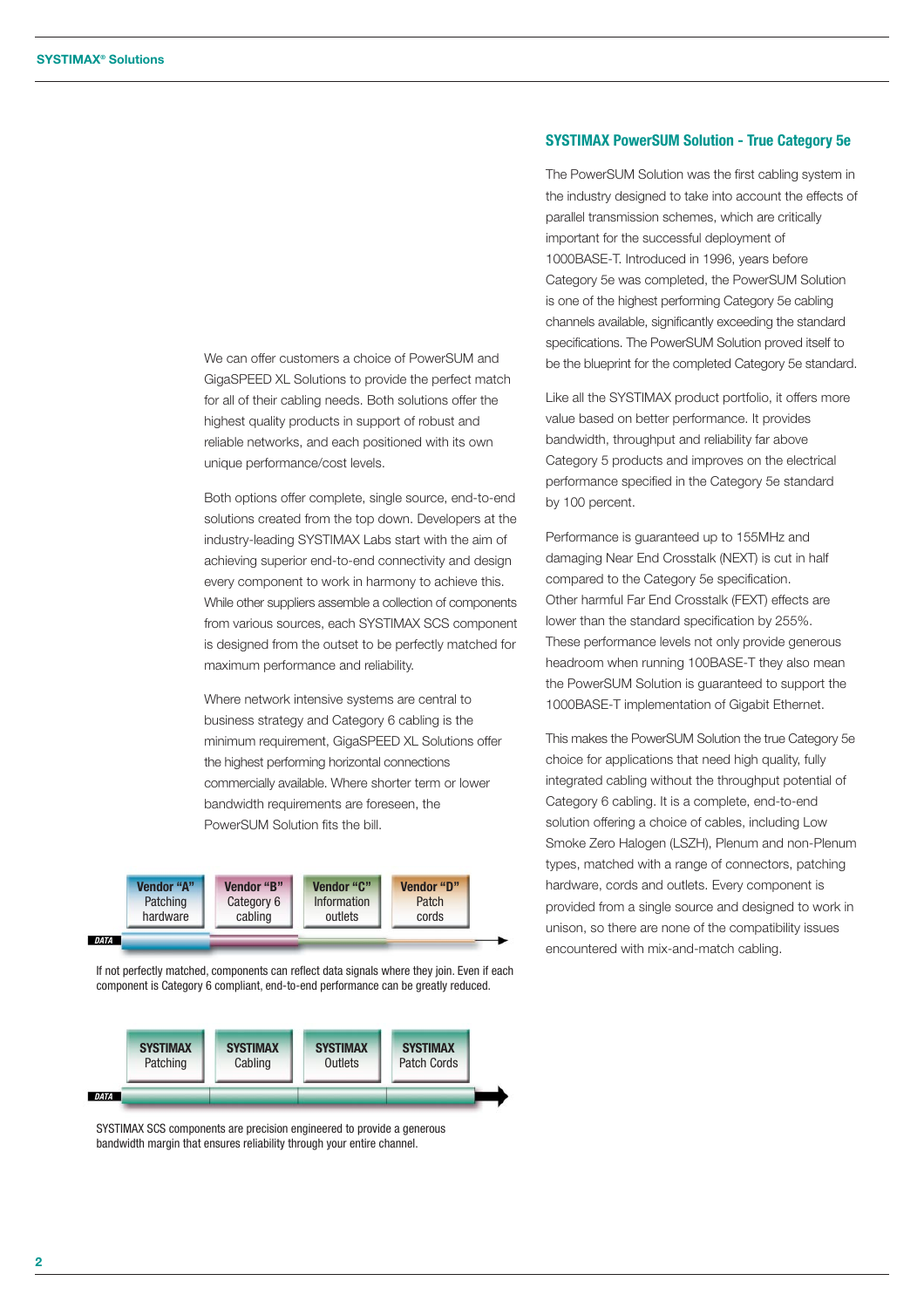## **The SYSTIMAX GigaSPEED XL Solution - Beyond Category 6**

In the SYSTIMAX GigaSPEED XL Solution, the simplicity and versatility of copper cabling are combined with support for the most demanding gigabit applications. Added to this, its unmatched performance over a 250MHz frequency range offers potential for multi-gigabit throughput in the future. With performance well beyond Category 6 specifications, the GigaSPEED XL Solution can be relied on to deliver a fast return on investment.

Better cable design and improved manufacturing precision have steadily increased the performance and reliability of copper cabling. Now, powerful new modal decomposition and simulation techniques developed at SYSTIMAX Labs have removed the barriers to UTP solutions with even greater throughput and reliability. Forty one patents have been granted on innovations that help the GigaSPEED XL Solution achieve a breakthrough in copper cabling performance.

The GigaSPEED XL Solution gives desktop systems industry-leading copper connectivity with less downtime and more throughput than ever before. The SYSTIMAX SCS research report mentioned earlier also confirmed that networks with higher performance cabling have less downtime. Wherever real-time data feeds, fast file transfer and streaming media play a central role in the business, a GigaSPEED XL Solution is the logical choice.

In a series of tests at SYSTIMAX Labs, the SYSTIMAX GigaSPEED XL Solution showed the scale of its advantages over multi-vendor Category 5e and Category 6 cabling. Under simulated real world interference conditions, transmitting a 90 MByte file over the GigaSPEED XL Solution took little over a third of the time needed when compared with Category 5e cabling.

The advantage of the GigaSPEED XL Solution was equally clear with streaming and serial digital video applications. Even with six connectors in the channel it provided smooth, clean moving images while a Category 5e channel failed to operate and a minimum Category 6 channel with four connectors delivered snowed and erratic images.

The GigaSPEED XL Solution includes two options, the GigaSPEED XL7 Solution guaranteed to exceed the Category 6 NEXT specification by 6 dB, and GigaSPEED XL8 Solution exceeding the standard by 7 dB. In addition, both solutions are guaranteed to exceed the Category 6 specification for other key parameters such as PSNEXT, PSELFEXT and Return Loss by considerable margin. Plenum, non-Plenum and LSZH versions of cabling are available and there is a choice of patching hardware including the intelligent SYSTIMAX iPatch™ System and the innovative SYSTIMAX VisiPatch<sup>™</sup> System.

**The extra quality and performance of the GigaSPEED XL Solution give an organization major benefits.**

- Every employee and IT system will spend less time waiting for data and more time producing.
- It enables better ways of working using new, bandwidth-intensive applications such as video conferencing and distance learning.
- It reduces network downtime and eases congestion that costs the world's businesses billions of dollars every year.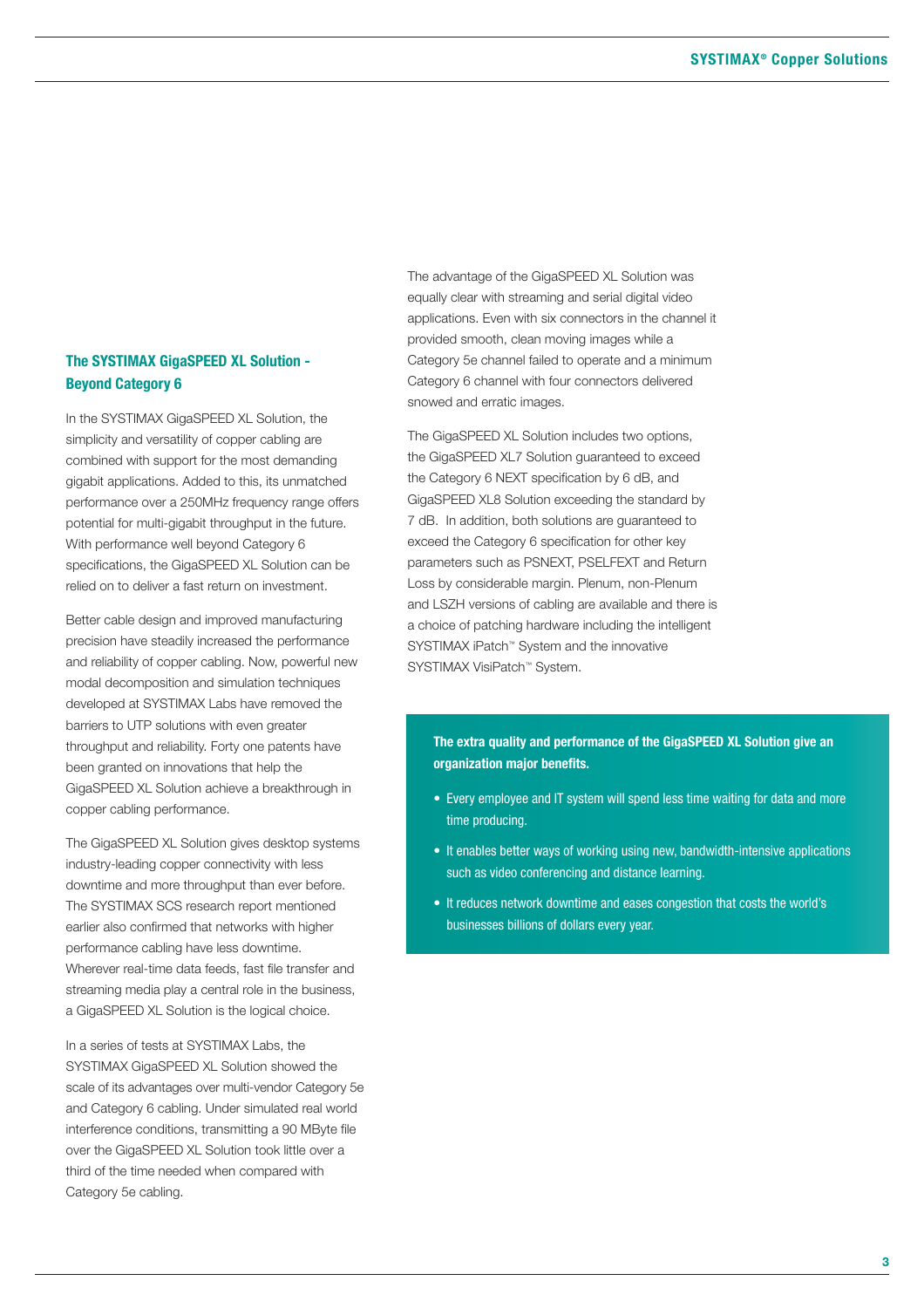### **Performance of the PowerSUM Solution**

## **Guaranteed and Typical Margins to Category 5e/Class D Channel Specifications**

| <b>Electrical Parameter: Worst Pair/Pair Combination Margins (1-155.5MHz)</b> |                   |                  |  |  |
|-------------------------------------------------------------------------------|-------------------|------------------|--|--|
|                                                                               | <b>Guaranteed</b> | <b>Typical</b>   |  |  |
| <b>Insertion Loss</b>                                                         | $5.0\%$           | 10.30%           |  |  |
| <b>NEXT</b>                                                                   | $3.0 \text{ dB}$  | $8.8$ dB         |  |  |
| <b>PSNEXT</b>                                                                 | $5.5$ dB          | $9.9 \text{ dB}$ |  |  |
| <b>ELFEXT</b>                                                                 | $4.5$ dB          | $10.8$ dB        |  |  |
| <b>PSELFEXT</b>                                                               | $5.5$ dB          | $11.5$ dB        |  |  |
| <b>Return Loss</b>                                                            | 1.0 dB            | $5.5$ dB         |  |  |

#### **Performance of the GigaSPEED XL Solutions**

| <b>4 Connector Channels:</b> | <b>GigaSPEED XL7</b><br><b>Worst Pair Margin (1-250 MHz)</b> |                   | <b>GigaSPEED XL8</b><br><b>Worst Pair Margin (1-250 MHz)</b> |                   |
|------------------------------|--------------------------------------------------------------|-------------------|--------------------------------------------------------------|-------------------|
|                              | <b>Guaranteed</b>                                            | <b>Typical</b>    | Guaranteed                                                   | <b>Typical</b>    |
| <b>Insertion Loss</b>        | 5.0%                                                         | 6.5%              | 8.0%                                                         | 9.5%              |
| <b>Pr-Pr NEXT</b>            | 6.0 dB                                                       | $9.4 \text{ dB}$  | 7.0 dB                                                       | $10.9$ dB         |
| <b>PSNEXT</b>                | $7.5 \text{ dB}$                                             | 10.6 dB           | $8.5 \text{ dB}$                                             | 12.0 dB           |
| <b>Pr-Pr ELFEXT</b>          | 6.0 dB                                                       | 11.3 $dB$         | $8.0 \text{ dB}$                                             | 11.5 $dB$         |
| <b>PSELFEXT</b>              | 8.0 dB                                                       | $12.7 \text{ dB}$ | 10.0 dB                                                      | $13.2 \text{ dB}$ |
| <b>Return Loss</b>           | 4.0 dB                                                       | $5.7$ dB          | $4.0 \text{ dB}$                                             | $6.1$ dB          |

GigaSPEED XL Solution performance with four connector channels.

Figures valid at any frequency of certified channel comprising GigaSPEED XL cable & apparatus.

| <b>6 Connector Channels:</b> | <b>GigaSPEED XL7</b><br><b>Worst Pair Margin (1-250 MHz)</b> |                  | <b>GigaSPEED XL8</b><br><b>Worst Pair Margin (1-250 MHz)</b> |                  |
|------------------------------|--------------------------------------------------------------|------------------|--------------------------------------------------------------|------------------|
|                              | Guaranteed                                                   | <b>Typical</b>   | Guaranteed                                                   | <b>Typical</b>   |
| <b>Insertion Loss</b>        | 4.0%                                                         | 5.5%             | 6.5%                                                         | 8.0%             |
| <b>Pr-Pr NEXT</b>            | 4.0 dB                                                       | $7.4$ dB         | 5.0 dB                                                       | $9.4 \text{ dB}$ |
| <b>PSNEXT</b>                | $5.5 \text{ dB}$                                             | $8.5 \text{ dB}$ | 6.5 dB                                                       | 10.6 dB          |
| <b>Pr-Pr ELFEXT</b>          | 4.0 dB                                                       | $8.9 \text{ dB}$ | 6.0 dB                                                       | $9.4 \text{ dB}$ |
| <b>PSELFEXT</b>              | 6.0 dB                                                       | $10.4$ dB        | 8.0 dB                                                       | 11.0 dB          |
| <b>Return Loss</b>           | 2.0 dB                                                       | $5.2$ dB         | 2.0 dB                                                       | $5.9 \text{ dB}$ |

GigaSPEED XL Solution performance with six connector channels.

Figures valid at any frequency of certified channel comprising GigaSPEED XL cable and apparatus.

#### **PowerSUM Solution Options**

- 1061 non-Plenum, 2061 Plenum, 3061 LSZH Cables
- 110 VisiPatch System and 110 Connector System
- Enhanced PATCHMAX<sup>®</sup> and 1100 PS CAT5E Modular Patch Panels
- MPS-100E Communication Outlet
- D8PS Patch and Workstation Cords
- 110, 117, 119 Patch Cords

#### **GigaSPEED XL Solution Options**

- 1071 non-Plenum, 2071 Plenum and 3071 LSZH Cables
- 1081 non-Plenum, 2081 Plenum and 3081 LSZH Cables
- iPatch System and 110 VisiPatch System
- PATCHMAX and 1100 Patch Panel Options
- MGS400 Communication Outlet
- GS8E Modular Patch Cord
- 110 GS XL VisiPatch Cord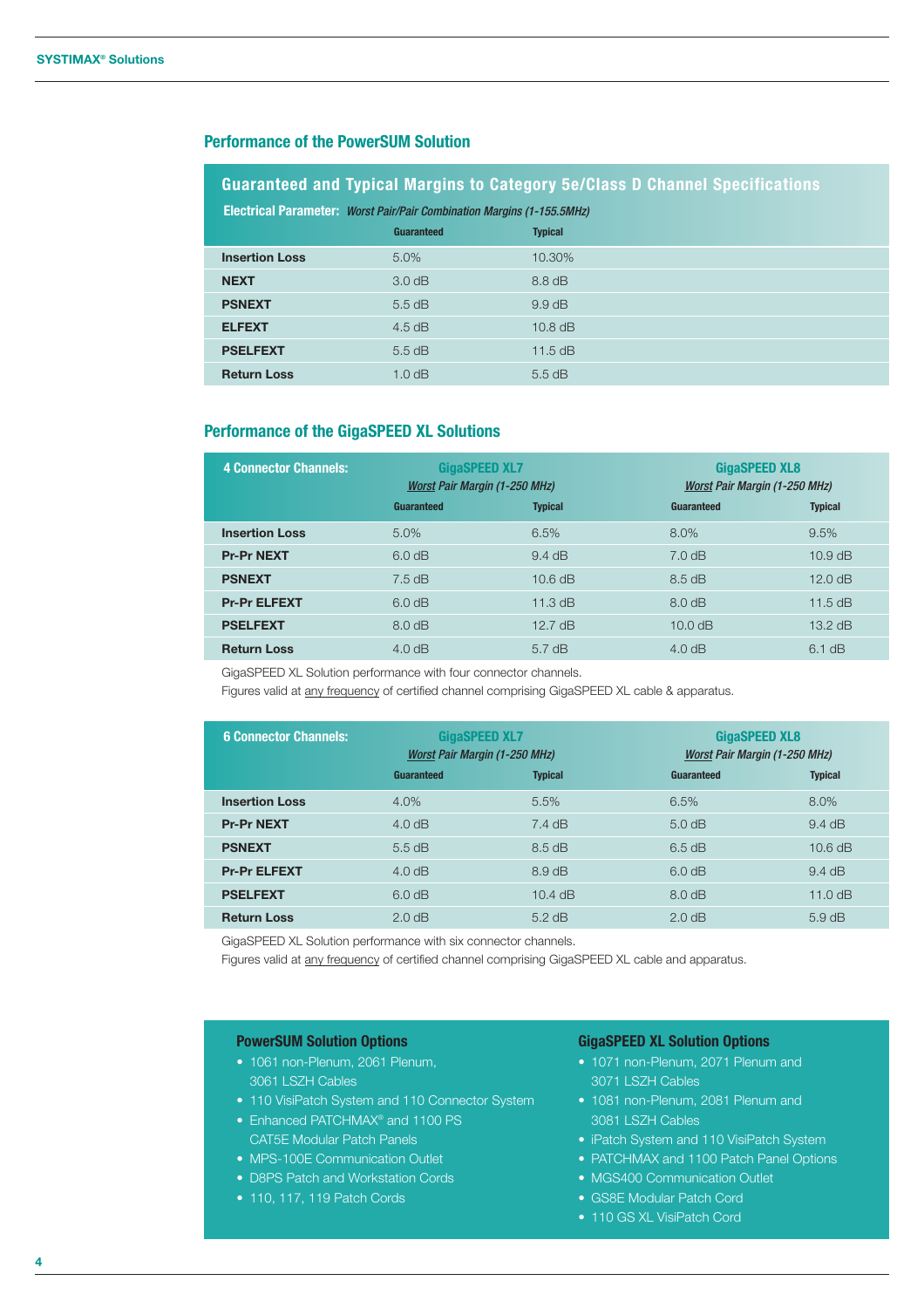### **Designing out Uncertainty**

To achieve reliability, cabling designers have to minimize the many adverse electrical interactions in multi-pair cables that can distort or impede signal transmission. In an ideal universe this would be easy. There would be no imperfections in transceivers, cabling or connectors, and crosstalk effects such as NEXT, PSNEXT, ELFEXT and PSELFEXT would not exist. Nor would there be any concerns about insertion loss, return loss, delay and delay skew.

But, in the real world, all these factors can degrade transmission if they are not properly controlled. The cross couplings and imbalances between the many pairs in multi-pair cables increase this challenge even further.

After seven years' development at SYSTIMAX Labs, equipment for modal decomposition analysis of multi-conductor transmission systems is now a practical reality. The SYSTIMAX 16-port modal decomposition modeling tool measures all the unbalanced paths that can cause performance problems in a four-pair channel and ensures all coupling between pairs is taken into account. In all, this involves measuring 192 parameters.

The equipment also measures parameters defined in Category 6 specifications. These include pair-to-pair NEXT, pair-to-pair FEXT, insertion loss and return loss. From these are derived ELFEXT (Equal Level Far End Cross Talk), PSNEXT (Power Sum Near-End Cross Talk) delay and skew. Together with the 192 coupling and imbalance terms, this gives a total of 256 parameters that fully define the characteristics of a 4-pair cable, cord or connector.

With this complete picture of electrical characteristics in UTP cabling, designers were able to develop the GigaSPEED XL Solution - the first UTP Solution to remove uncertainty about the performance of planned cabling installations. Using the new GigaSPEED XL Solution, network designers know there will be no unwelcome surprises when a new cabling infrastructure becomes operational.

**Modal Decomposition**

**Modeling Machine**

#### **The Best Warranty in the Industry\***

- SYSTIMAX Structured Connectivity Solutions (SCS) are backed by an industry leading 20-year extended Product Warranty and Applications Assurance.
- The SYSTIMAX SCS Applications Assurance covers applications from leading suppliers ranging from voice, video, and data to sophisticated building management systems.
- The SYSTIMAX SCS Applications Assurance guarantees worst case performance for each application, not averages or nominal values as with other suppliers' warranties. SYSTIMAX Solutions™ guarantees are clear, unambiguous and apply across the solutions' full operational frequency range for components and solutions.
- The Applications Assurance also covers future applications introduced by recognized standards bodies and user forums that specify TIA/EIA 568B or ISO/IEC 11801 components and link/channel specifications for cabling.
- **\*** *Please refer to the 'SYSTIMAX SCS Twenty Year Extended Product Warranty and Application Assurance' for a complete set of qualifying requirements and conditions.*